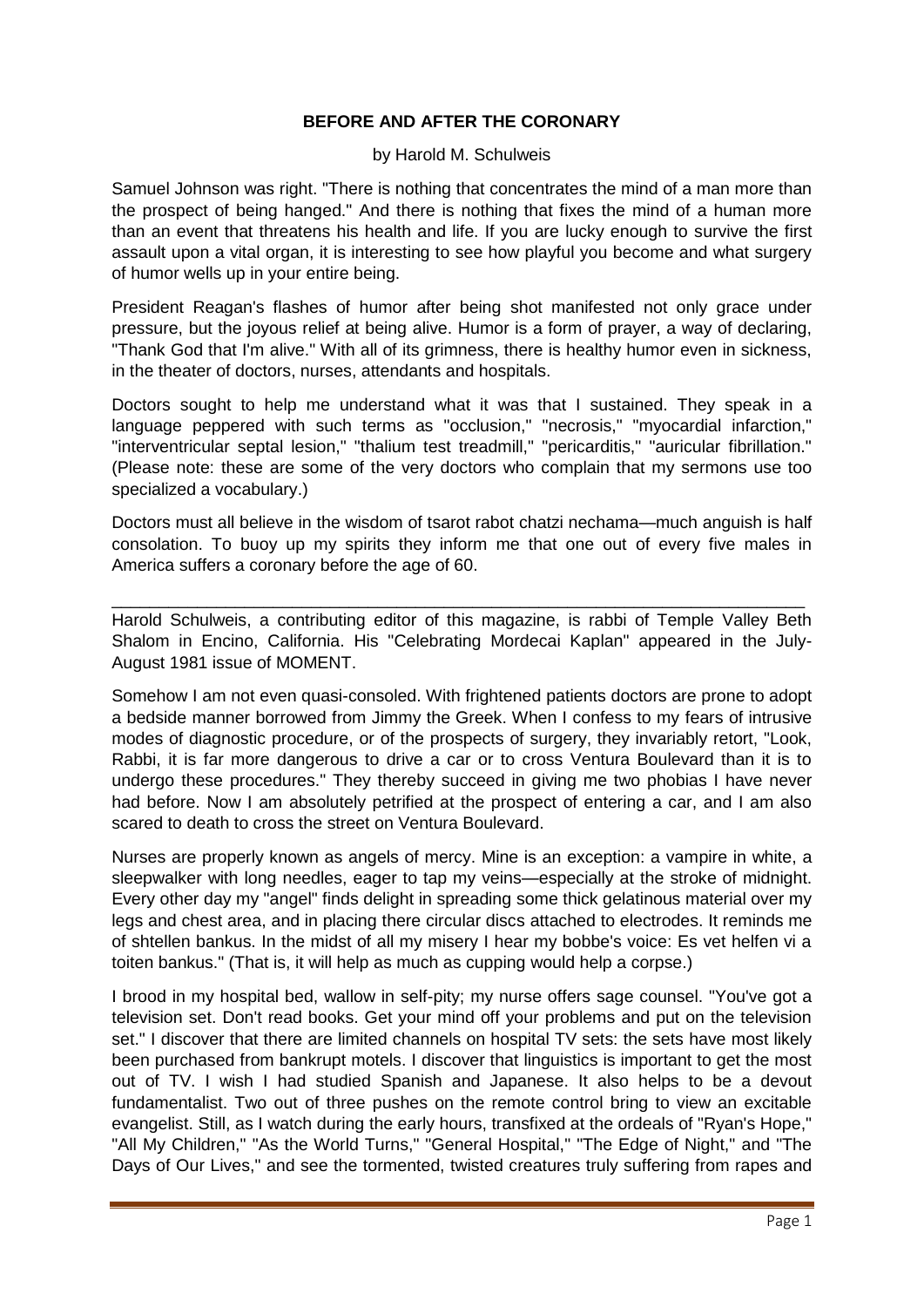murders, amnesia and suicide, sadism and infidelity, I chastise myself. "By what right do I complain about a minor myocardial infarction compared to their anguish?" Thank you, Nurse.

While at the hospital and later recuperating at home, I receive wondrous counsel from my rabbinic colleagues and congregational friends, the old and the young. From a preadolescent constituent: "You are lucky to be a rabbi because you can pray." And on the back of this envelope the child added, "P.S. I didn't write this on Shabbes." And another: "Dear Rabbi, I hope you feel better in a few minutes, or maybe a little longer." The contamination of innocence via the reality principle.

Rabbinic colleagues, as befits their station, do not send plants, flowers or candies. They send books, usually paperbacks. A friend from New York sends me his copy of A Coronary Event, authored by Dr. Michael Halberstam and his cardiac patient Stephen Lesher. In his note my friend urges me, "You've got to read this. It's you." I quickly take the creased copy into my hand, glance at the blurb on the jacket where it describes Stephen Lesher, the patient . . . "Ambitious, hard-working, proud of his athletic ability and sexual prowess, and in the process of getting a divorce." That's me?

Another colleague sends his copy of Type A Behavior, by Drs. Friedman and Rosenman. Again a moment of self-revelation. "Type A" is characterized by "excessive competitive drive, free floating hostility, aggressively involved in a chronic incessant struggle to achieve more and more in less and less time." Instant analysis.

Similia similibus curabantur—like cures like. Three out of five letters come from people who have sustained some "involvement" with the heart. From them I am instructed that all roads lead to heart attacks: anger, excitement, hard work, obesity, ambition, success and failure. But also that there are sure-fire ways to avoid their recurrence.

Some are obsessed with "glatt" dietary matters. A friend of mine from the Bronx reminds me that the word "infarction" as in "myocardial infarction" is a Latin term that etymologically means "stuffed." He proceeds to recall the various infarcted derma that we consumed during our carefree youth, and warns me to avoid hors d'oeuvres. I receive countless pamphlets from coronary societies cautioning me to be wary of saturated fats, egg yolks, organ meats, monosodium glutamate. I am to watch out for salt, sugar, caffeine and triglycerides in my blood stream. I take the vow to live by cabbage heads, celery stalks, fish and skinless chicken.

In all this, there is a proven Jewish advantage, a dietary compensation: In every coronary menu there appears an asterisk cautioning you to avoid consumption of bacon, shrimp, clams, oysters and crab. And that, in short, means that treif kills and kosher cures. (See Leviticus, chapter I I.)

Yet another group of counsellors emerge from the "juggernauts." These are the hyperkinetics who are opposed to the sedentary life, who walk, run, skip and trot. Invariably they tell me of the 89-year-old who is on the tennis court every single day and who plays two sets straight. How many of those sets he wins they never tell me. They make me feel guilty of all stationary postures. I come to believe that I have no right to be sedentary, no right to sit down and read a book or eat a meal. What meal of cabbage heads warrants such leisure anyhow? Consequently I manage to master an unusual skill. I develop the capacity to read and turn pages while walking very briskly and simultaneously chewing sugarless gum. In this small way I alleviate some of my anxiety.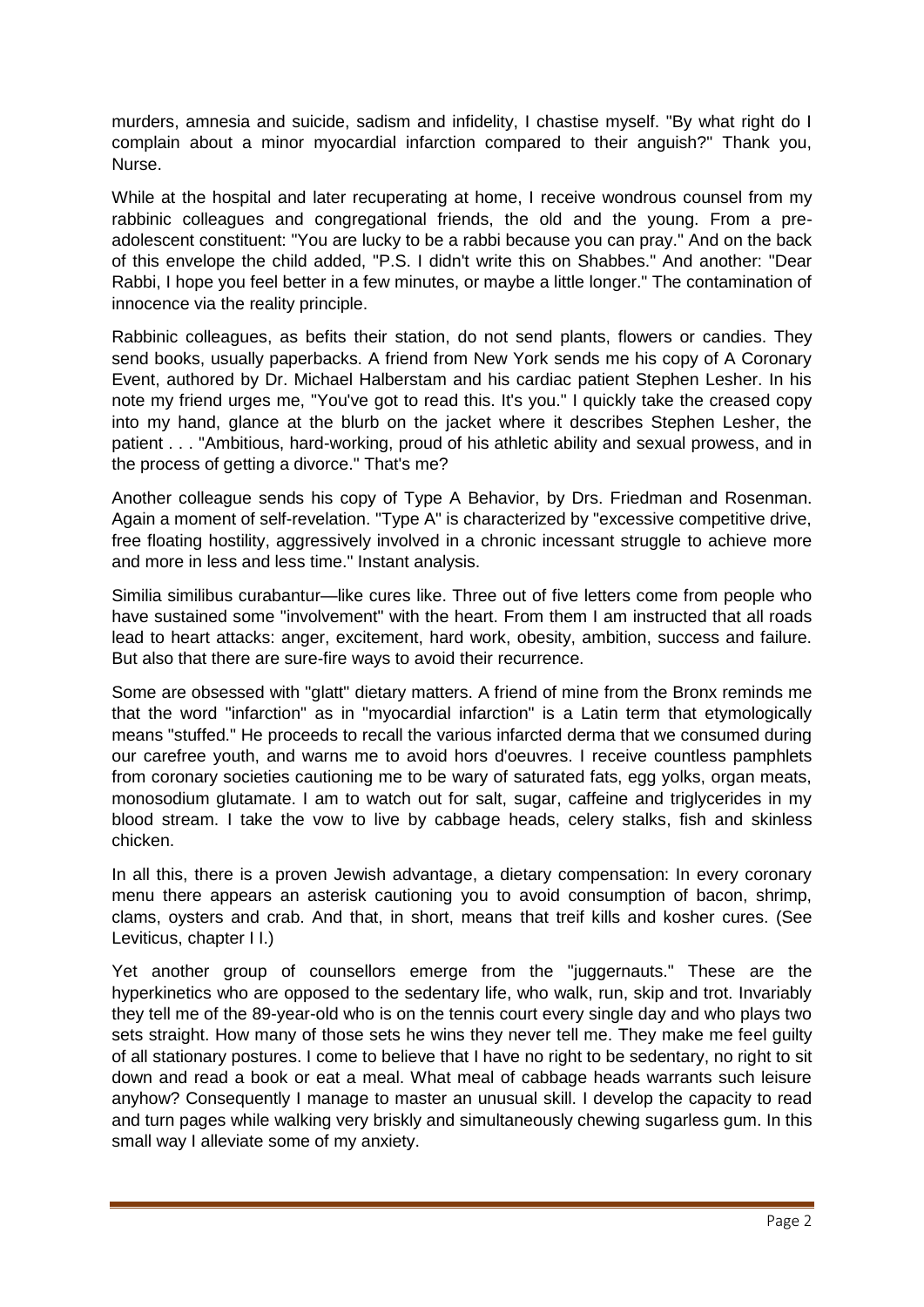The most sustained advice I receive comes from those urging me to avoid all kinds of stress, anxiety, anger, frustration and hard work. What strains my credulity is that this counsel is offered by members of the Board of Directors of the synagogue. Yet I am back at work now, eager to enter the fray of communal life, because of an unsolicited call from the president of my synagogue. He called upon me, leaving with these assuring words: "Rabbi, whatever you do, don't rush to come back. Your associate, Rabbi Margulies, is doing a wonderful job." Needless to say, nothing could more quickly or surely have gotten me off my back. A dose of insecurity is a spectacular energizer.

I would not have you believe from these light-hearted remarks that I responded to the trauma of my ailment with stoic impassibility. I went through the stages of confusion, denial, anger, despair and dark fear. The heart carries with it a mythology all of its own. Suddenly, within moments, I experienced a kind of holy cessation, a holy culmination. "Shaddai," say the Rabbis, is the name of God who says "Dai"—enough! Almost at once your whole sense of time comes to a grinding halt. The little book that is always with me, filled with appointments and schedules, deadlines and meetings—all peremptorily dismissed. Even language loses its conviction, replaced by tentativeness and qualification. "Maybe I can make it. If I can make it . . . I hope I can be there . . . perhaps."

When you lie on the hospital gurney and look up at nurses, attendants and doctors you are quickly transformed. The world looks different on your back. You experience unsuspected needs of dependency. All your possessions amount to pajamas, slippers and a robe. You are a fragile human being.

In my parents' home, as a child, I never remember anyone speaking about sickness. No one in the family spoke about another's sickness—or, for that matter, health. If someone spoke about how healthy a person looked, it would with the speed of a sneeze be counteracted by kaynain-hora. Sickness was either trivialized—"It's only a cold"—or repressed. No one revealed his illness. And I believe the silence derived not from modesty or a desire for privacy, but out of a primitive view that sickness somehow is related to punishment. Sickness is perceived as a consequence of something that was done wrong. The perception creeps into the very vocabulary that we use. We say, "He was stricken by illness" or "struck down by illness" or that "He fell sick," or "was afflicted by a disease," suggesting that there is a striker, a feller, an afflicter—in short, a punisher. I suspect that's why being ill became a sign of shame, of guilt and therefore of silence.

Even as a child I rejected this primitive notion that placed God in the role of villain. Certainly the God that I prayed to, the God of my ancestors, was somech noflim, the God who upholds those who are fallen, who cures those who are ill and who loosens the fetters of those who are bound. I never believed that the longevity of some Nazi official was a sign that he was favored by God or that the short life of a child stricken by leukemia was an omen of wickedness. But theology aside, that self-imposed silence of the sick that still prevails robs the sick of that which they so desperately need. Sick people are scared to death. Sick people are scared not only of death but of incapacitation. They are afraid that their energy has been drained out of them, that the promises they made to themselves and to others have been dashed, that somehow or other this illness marks the end, the curtailment of passion and

## **To live with the single mandate that you "should take care of yourself" is no life.**

song and easy laughter. They fear that all the fantasy of yesterday and all the hopes of tomorrow have now to be fabricated into a premature nostalgia.